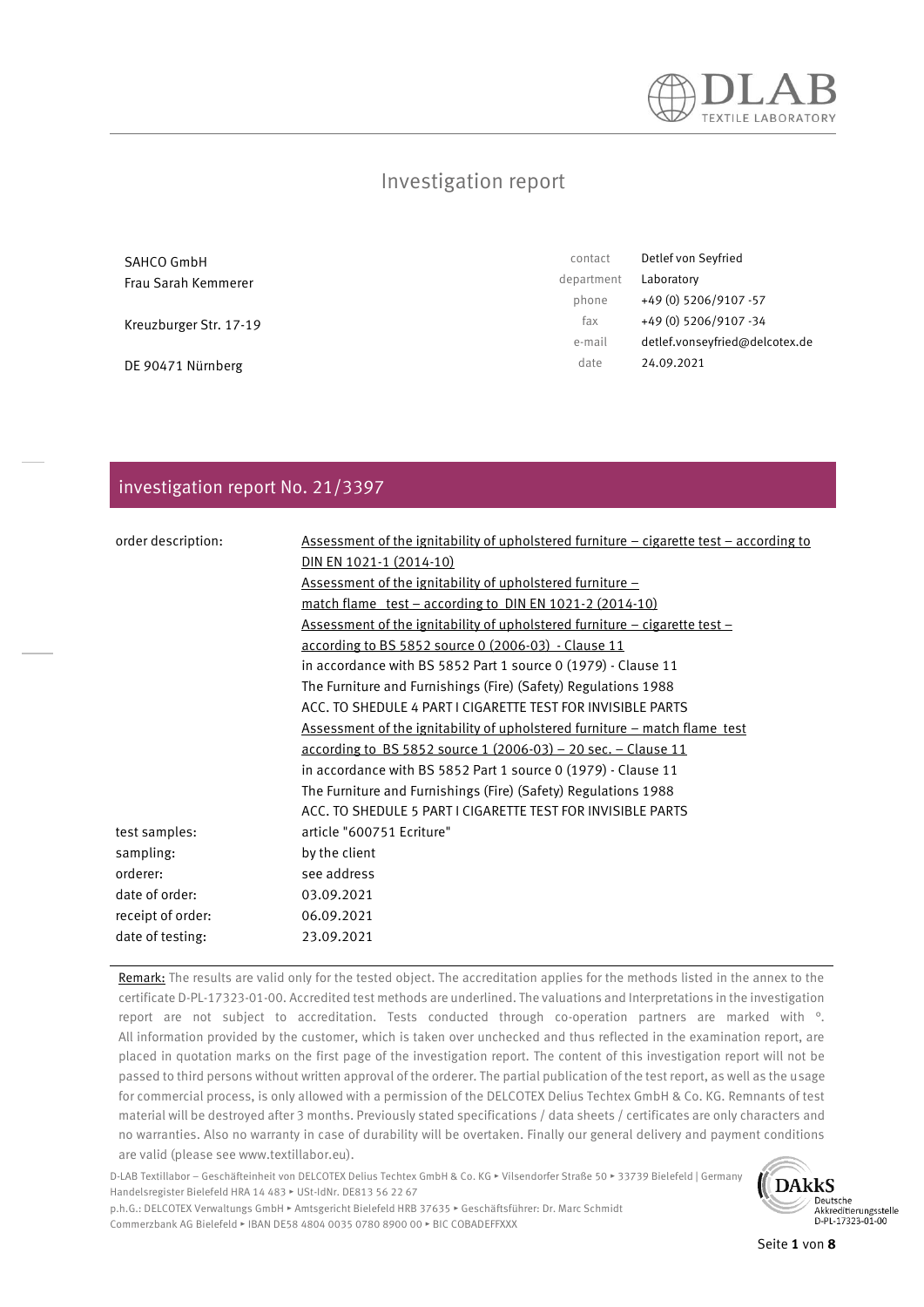# instructions for performing

| method:               | Assessment of the ignitability of upholstered furniture – cigarette test – according to<br><b>DIN EN 1021-1 (2014-10)</b> |
|-----------------------|---------------------------------------------------------------------------------------------------------------------------|
| measuring conditions: |                                                                                                                           |
| test temperature:     | $20 + (-2)$ °C                                                                                                            |
| test humidity:        | $65 + (-4\%$                                                                                                              |
| room temperature:     | $22.3^{\circ}$ C                                                                                                          |
| watersoak:            | ves                                                                                                                       |
| foam:                 | normal flammability foam 22-24 kg/m <sup>3</sup>                                                                          |
|                       |                                                                                                                           |

### test results

#### **article "600751 Ecriture"**

| Smouldering criteria:                                | cigarette 1 | cigarette 2 | cigarette 3 |
|------------------------------------------------------|-------------|-------------|-------------|
| Unsafe escalating combustion                         | no          | no          | no          |
| Test assembly consumed                               | no          | no          | no          |
| Smoulders to extremeties                             | no          | no          | no          |
| Smoulders through thickness                          | no          | no          | no          |
| Smoulders more than 1 hour                           | no          | no          | no          |
| In final examination, presence of active smouldering | no          | no          | no          |
| Flaming criteria:                                    |             |             |             |
| Occurence of flames                                  | no          | no          | no          |
| Cigarette behaviour:                                 |             |             |             |
| self-extinguishment of cigarette                     | yes         | yes         | yes         |
| Burning time (min.:sec.)                             | 02:43       | 14:55       | 28:46       |

| <b>Result:</b> | no ignition |
|----------------|-------------|
|----------------|-------------|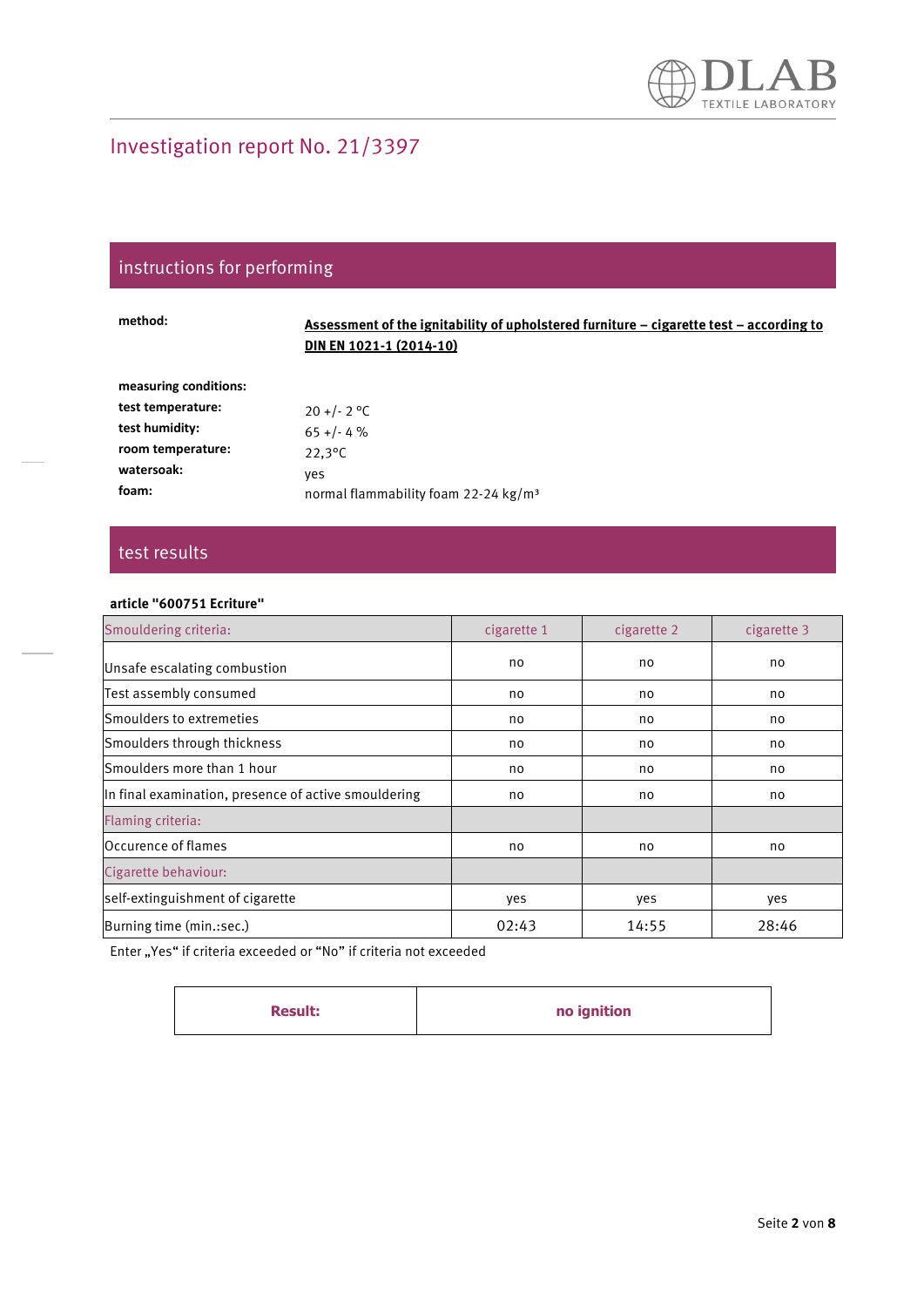# instructions for performing

| method:               | Assessment of the ignitability of upholstered furniture –<br>match flame test – according to DIN EN 1021-2 (2014-10) |
|-----------------------|----------------------------------------------------------------------------------------------------------------------|
| measuring conditions: |                                                                                                                      |
| test temperature:     | $20 + (-2)$ °C                                                                                                       |
| test humidity:        | $65 + (-4\%$                                                                                                         |
| room temperature:     | $23.1^{\circ}$ C                                                                                                     |
| watersoak:            | ves                                                                                                                  |
| foam:                 | normal flammability foam 22-24 kg/m <sup>3</sup>                                                                     |

### test results

#### **article "600751 Ecriture"**

| <b>Smouldering criteria:</b>                             | Test 1 | Test 2 | Test 3 |
|----------------------------------------------------------|--------|--------|--------|
| Unsafe escalating combustion                             | no     | no     | no     |
| Test assembly consumed                                   | no     | no     | no     |
| Smoulders to extremeties                                 | no     | no     | no     |
| Smoulders through thickness                              | no     | no     | no     |
| Smoulders more than 1 hour                               | no     | no     | no     |
| In the final examination, presence of active smouldering | no     | no     | no     |
| <b>Flaming criteria:</b>                                 |        |        |        |
| Unsafe escalating combustion                             | no     | no     | no     |
| Test assembly consumed                                   | no     | no     | no     |
| <b>IFlames to extremeties</b>                            | no     | no     | no     |
| Flames through thickness                                 | no     | no     | no     |
| Flames longer than 120sec.                               | no     | no     | no     |

| no ignition<br><b>Result:</b> |  |  |
|-------------------------------|--|--|
|-------------------------------|--|--|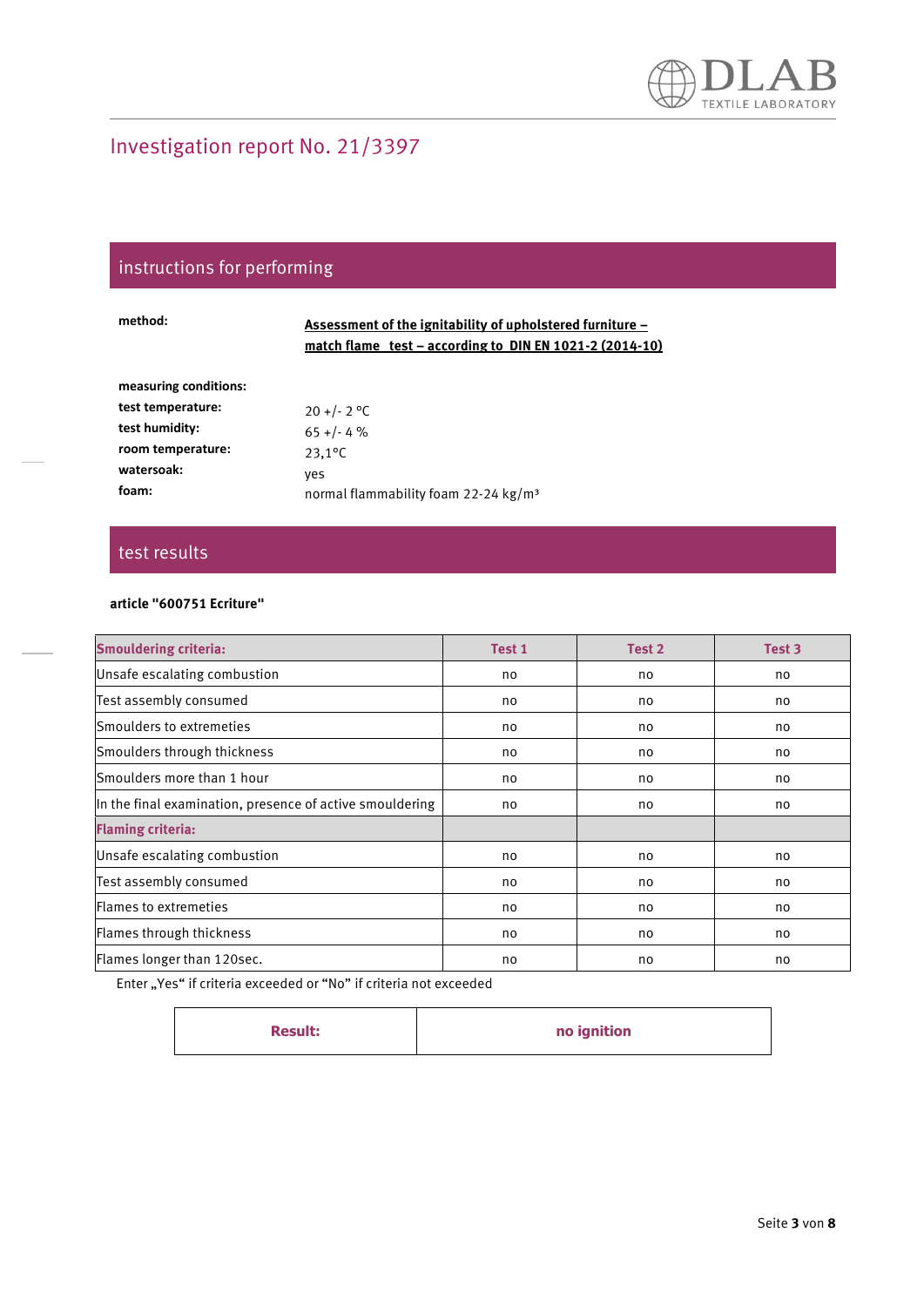# instructions for performing

| method:               | Assessment of the ignitability of upholstered furniture $-$ cigarette test $-$<br>according to BS 5852 source 0 (2006-03) - Clause 11<br>in accordance with BS 5852 Part 1 source 0 (1979) - Clause 11<br>The Furniture and Furnishings (Fire) (Safety) Regulations 1988<br>ACC. TO SHEDULE 4 PART I CIGARETTE TEST FOR INVISIBLE PARTS |
|-----------------------|-----------------------------------------------------------------------------------------------------------------------------------------------------------------------------------------------------------------------------------------------------------------------------------------------------------------------------------------|
| measuring conditions: |                                                                                                                                                                                                                                                                                                                                         |
| test temperature:     | $20 + (-2)$ °C                                                                                                                                                                                                                                                                                                                          |
| test humidity:        | $65 + (-4)$                                                                                                                                                                                                                                                                                                                             |
| room temperature:     | $22.5^{\circ}$ C                                                                                                                                                                                                                                                                                                                        |
| watersoak:            | yes                                                                                                                                                                                                                                                                                                                                     |
| foam:                 | normal flammability foam 22 $kg/m3$                                                                                                                                                                                                                                                                                                     |

### test results

#### **article "600751 Ecriture"**

| Smouldering criteria:                                    | Cigarette 1 | Cigarette 2 |
|----------------------------------------------------------|-------------|-------------|
| Unsafe escalating combustion                             | no          | no          |
| Test assembly consumed                                   | no          | no          |
| Smoulders to extremeties                                 | no          | no          |
| Smoulders through thickness                              | no          | no          |
| Smoulders more than 1 hour                               | no          | no          |
| In the final examination, presence of active smouldering | no          | no          |
| Flaming criteria:                                        |             |             |
| Unsafe escalating combustion                             | no          | no          |
| Test assembly consumed                                   | no          | no          |
| Flames to extremeties                                    | no          | no          |
| Flames through thickness                                 | no          | no          |
| Occurence of flames                                      | no          | no          |
| Cigarette behaviour:                                     |             |             |
| self-extinguishment of cigarette                         | yes         | yes         |
| Burning time [min:sec]                                   | 08:44       | 24:48       |
| Beschädigter Bereich - Extent of damage                  |             |             |
| Vertical component width/depth (mm)                      | 12/0        | 52/1        |
| Horizontal component length/width/depth (mm)             | 8/13/0      | 13/49/1     |

| <b>Result:</b> | no ignition NIO |
|----------------|-----------------|
|----------------|-----------------|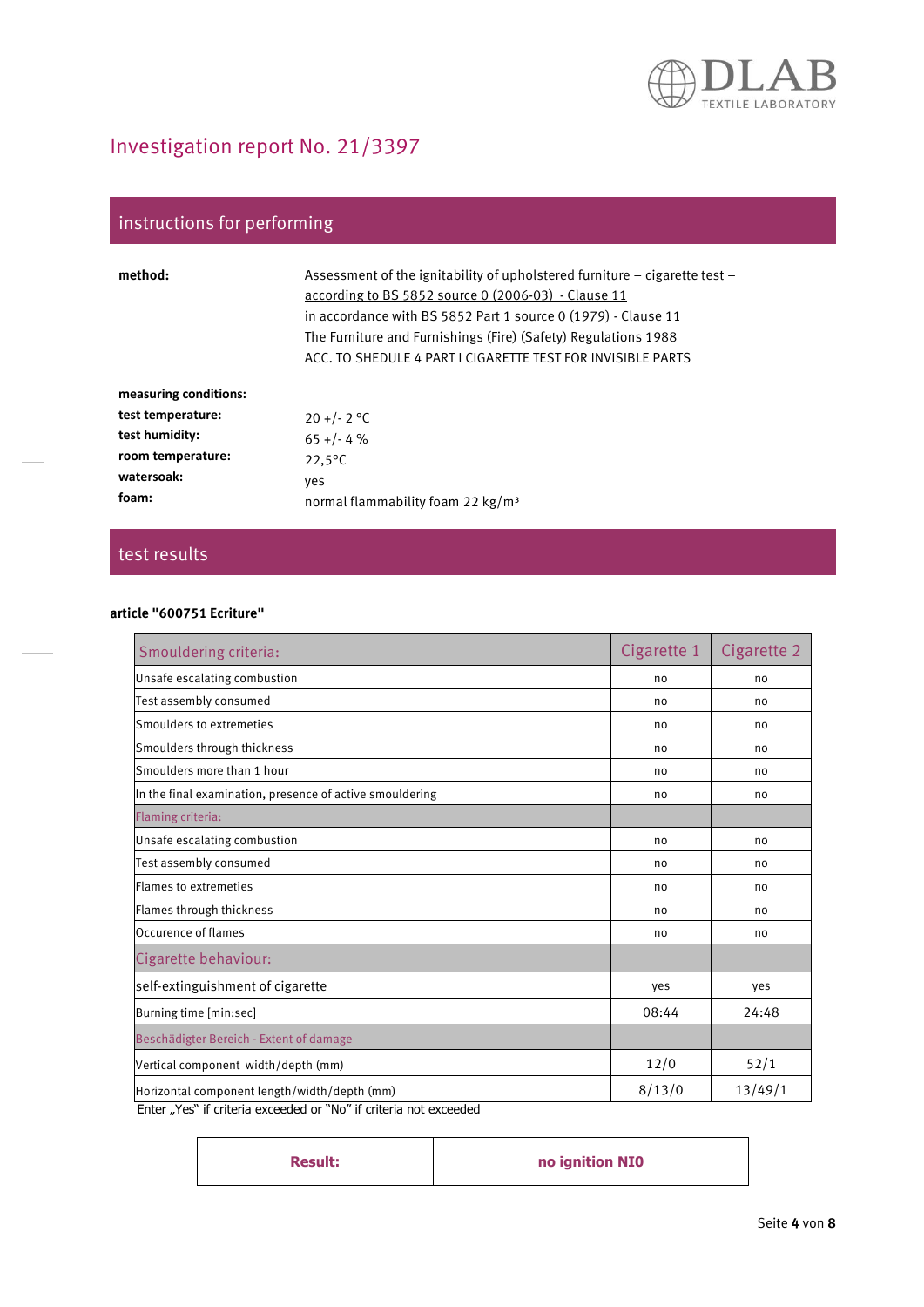## instructions for performing

| method:               | Assessment of the ignitability of upholstered furniture – match flame test<br>according to BS 5852 source 1 $(2006-03)$ – 20 sec. – Clause 11<br>in accordance with BS 5852 Part 1 source 0 (1979) - Clause 11<br>The Furniture and Furnishings (Fire) (Safety) Regulations 1988<br>ACC. TO SHEDULE 5 PART I CIGARETTE TEST FOR INVISIBLE PARTS |
|-----------------------|-------------------------------------------------------------------------------------------------------------------------------------------------------------------------------------------------------------------------------------------------------------------------------------------------------------------------------------------------|
| measuring conditions: |                                                                                                                                                                                                                                                                                                                                                 |
| test temperature:     | $20 + (-2)$ °C                                                                                                                                                                                                                                                                                                                                  |
| test humidity:        | $65 + (-4)$                                                                                                                                                                                                                                                                                                                                     |
| room temperature:     | $21.7^{\circ}$ C                                                                                                                                                                                                                                                                                                                                |
| watersoak:            | ves                                                                                                                                                                                                                                                                                                                                             |
| foam:                 | normal flammability foam 22 $kg/m3$                                                                                                                                                                                                                                                                                                             |

### test results

#### **article "600751 Ecriture"**

|        | Versuch <sub>2</sub> |
|--------|----------------------|
| Test 1 | Test 2               |
| no     | no                   |
| no     | no                   |
| no     | no                   |
| no     | no                   |
| no     | no                   |
| no     | no                   |
|        |                      |
| no     | no                   |
| no     | no                   |
| no     | no                   |
| no     | no                   |
| no     | no                   |
| 00:00  | 00:00                |
| 00:21  | 00:22                |
| 00:23  | 00:24                |
|        |                      |
| 21/1   | 19/1                 |
| 7/16/0 | 9/14/0               |
|        |                      |

| <b>Result:</b> | <b>No ignition NI1</b> |
|----------------|------------------------|
|                |                        |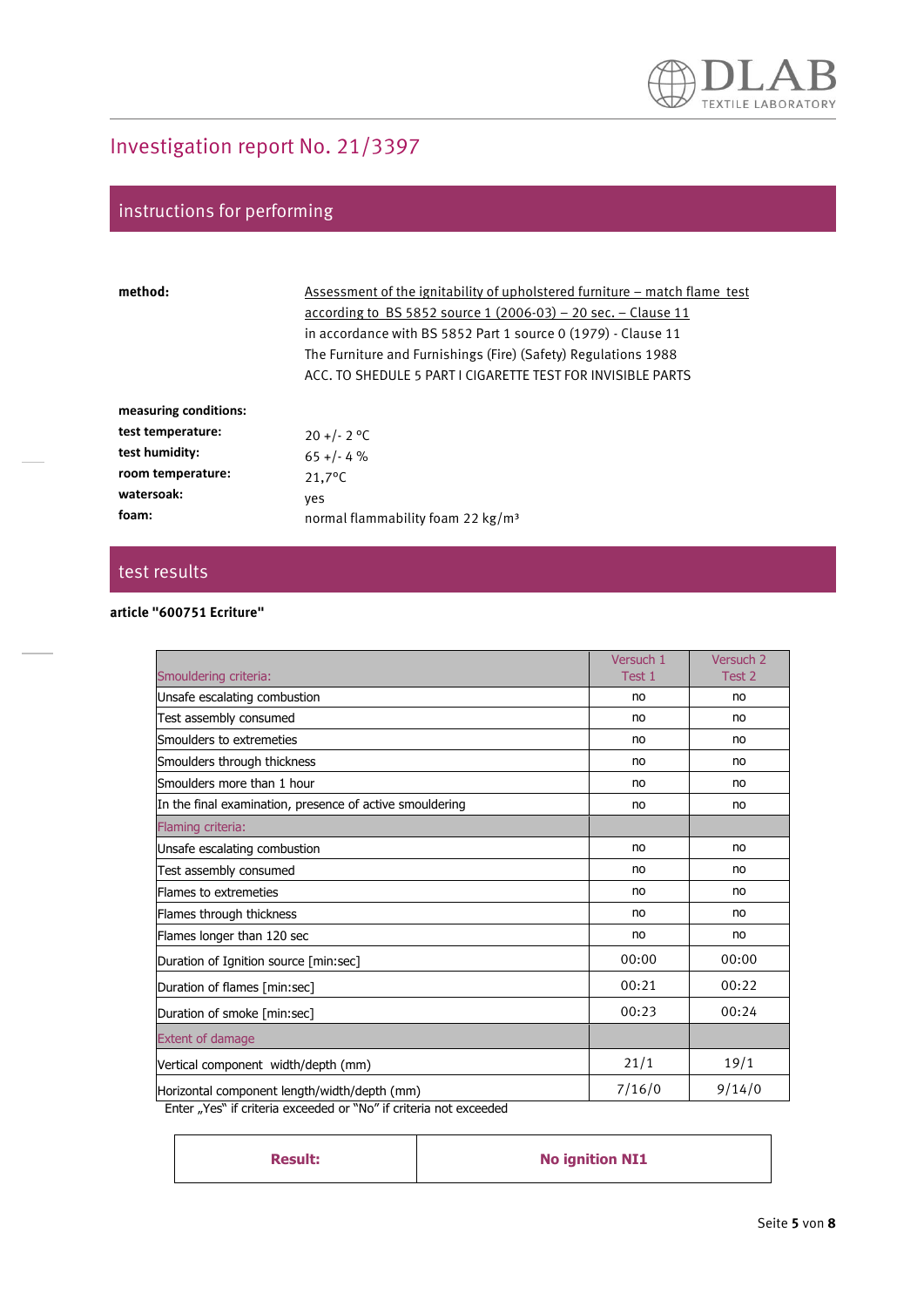

#### test results

**article "600751 Ecriture"** 

#### **weight: 712,28 g/m², thickness: 2,17 mm**

Remark:

The above test results relate only to the ignitability of the combination of materials under the particular condition of the test; they are not intended as a means of assessing the full potential fire hazard of the materials in use

 $0.9999$ 

i.A. Detlef von Seyfried Laboratory DELCOTEX Delius Techtex GmbH & Co. KG Only the information in the signed test report is considered as binding.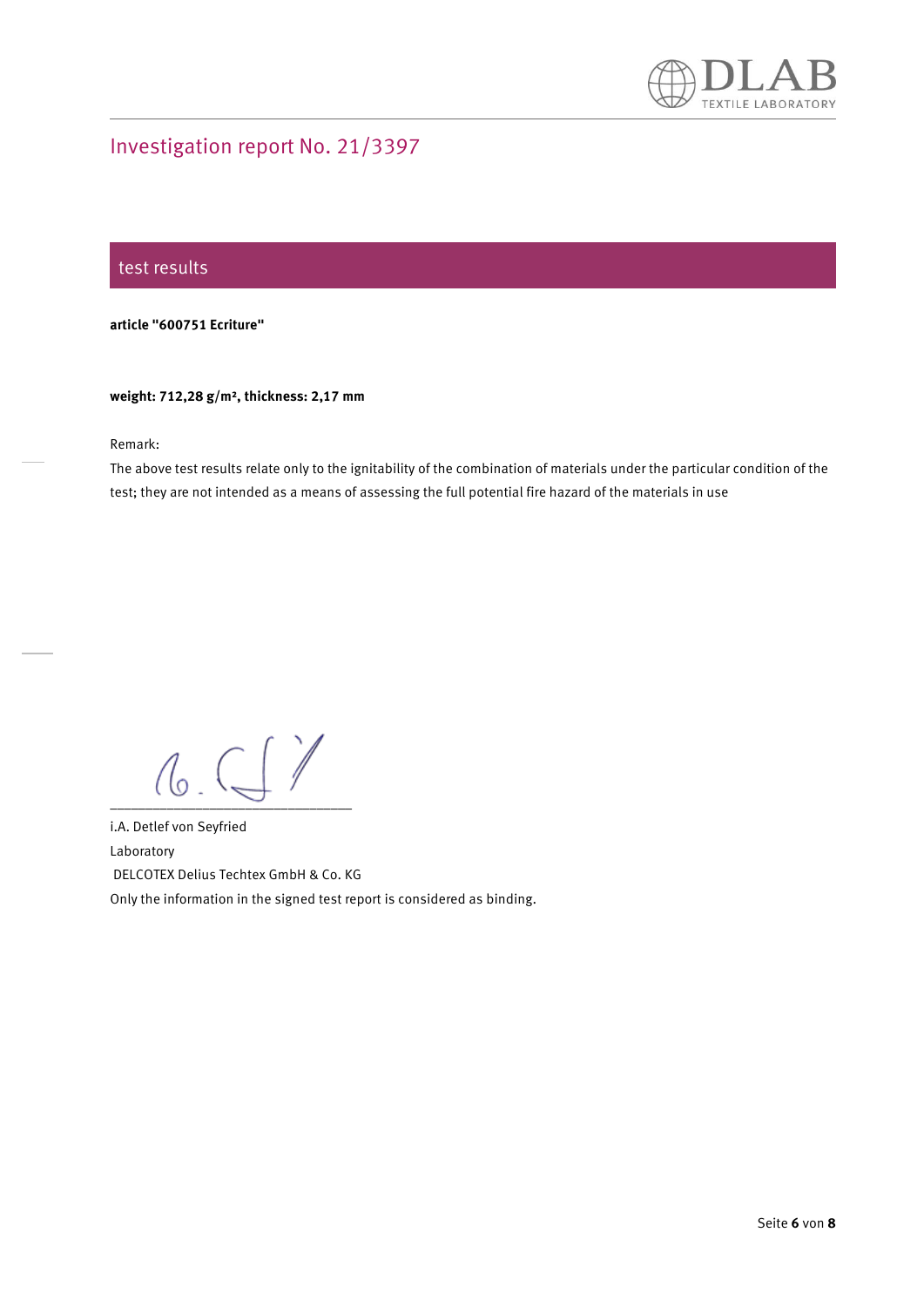

### attachment

**article "600751 Ecriture"** 

**assessment of the ignitability of upholstered furniture – cigarette test – according to DIN EN 1021-1 (2014-10)**



**Assessment of the ignitability of upholstered furniture – match flame test – according to DIN EN 1021-2 (2014-10)**